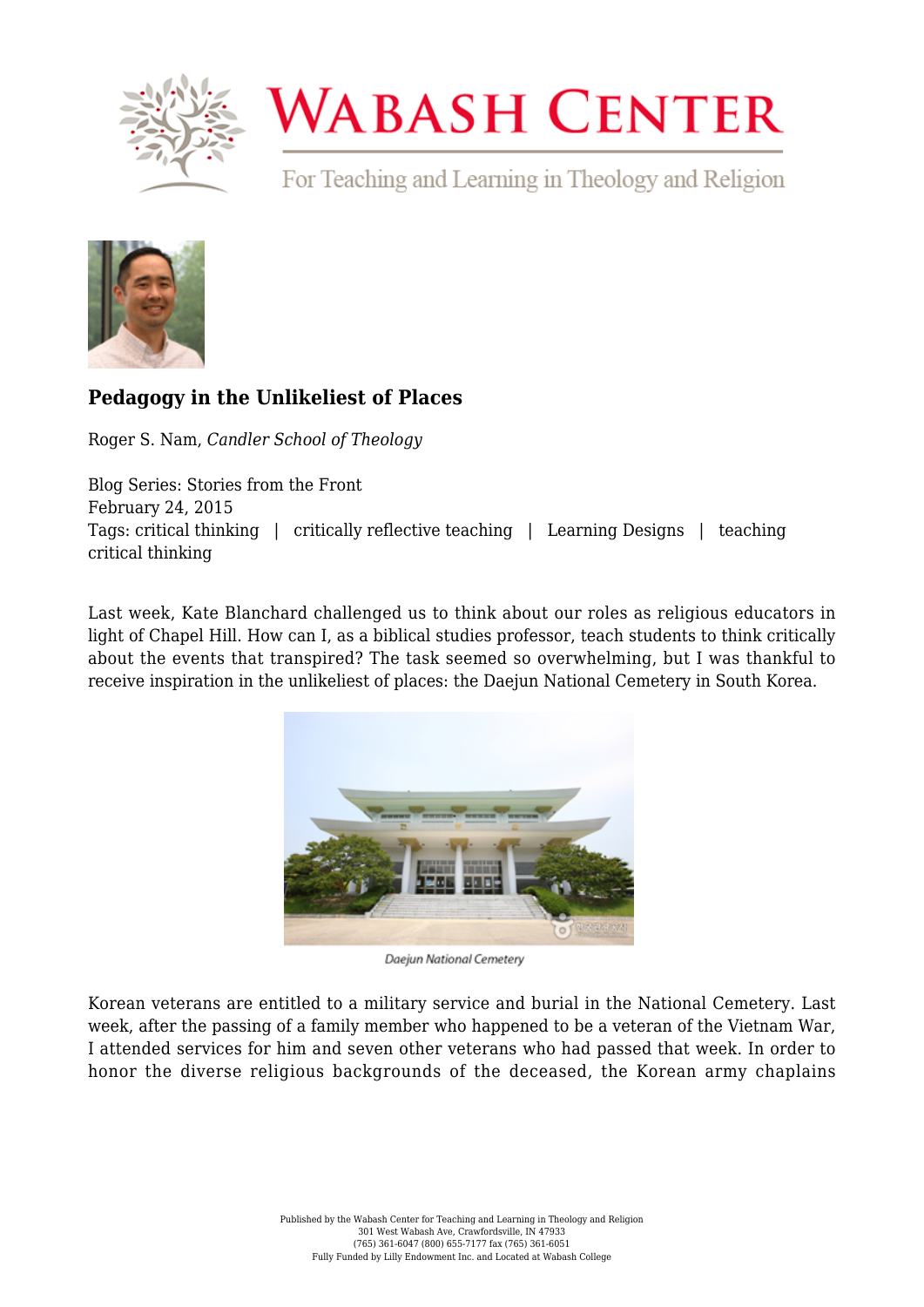thoughtfully organized a broad ecumenical service. For this particular service, there were four religious leaders: a Buddhist monk, a Buddhist nun, a Catholic Priest, and a male Protestant minister.

 Although the religious discourse among Christians and Buddhists in Korea can be quite contentious, the four leaders of the service were thoroughly respectful. As neither Buddhism nor Christianity is monolithic, each of these religious leaders dressed differently, prayed differently, read from different sacred texts, even physically positioned themselves differently when it came to their turn to lead the service.

But I was struck by how unified the four of these leaders were, despite their fundamental differences. The service transitioned seamlessly from monk to nun to priest to minister. All four of them focused on the overarching theme of honoring the lives of the veterans, as well as offering prayers for peace in the midst of mourning by the loved ones who filled the room. The similarity in cadence of Korean Christian prayers and Buddhist chants was remarkable. I would not describe it as syncretistic, but Korean culture undoubtedly imparts itself on all of its religious expressions

As I reflected on the service, I wondered why I never mention Buddhism in any of my courses. Of course, I teach biblical studies and Hebrew, but Buddhism is part of my own narrative. I have memories of family rituals that centered on the veneration of ancestors. I can remember the smells of the incense, the cramped room where I had to bow and the voice of my grandfather giving instruction. These experiences surely have some influence on my own understanding of biblical texts that deal with ritual in death, such as the royal burial formula, "And he lay with his ancestors" (1 Kgs 2:10; 11:43; 14:20).

By describing my own family connection to Buddhism, I could accomplish two things pedagogically. First, I could model an intentional awareness of my own narrative and how it influences my reading of a biblical text. Second, I could use this background to humanize Buddhist faith. Many of my students did not grow up with Buddhists, and perhaps their vision of Buddhism is filled with media-driven stereotypes. In offering my story, perhaps I can help my students get a better sense of the shared humanity within all of us despite our religious differences.

For those of us at confessional schools, I think we can do so without violating our institutional